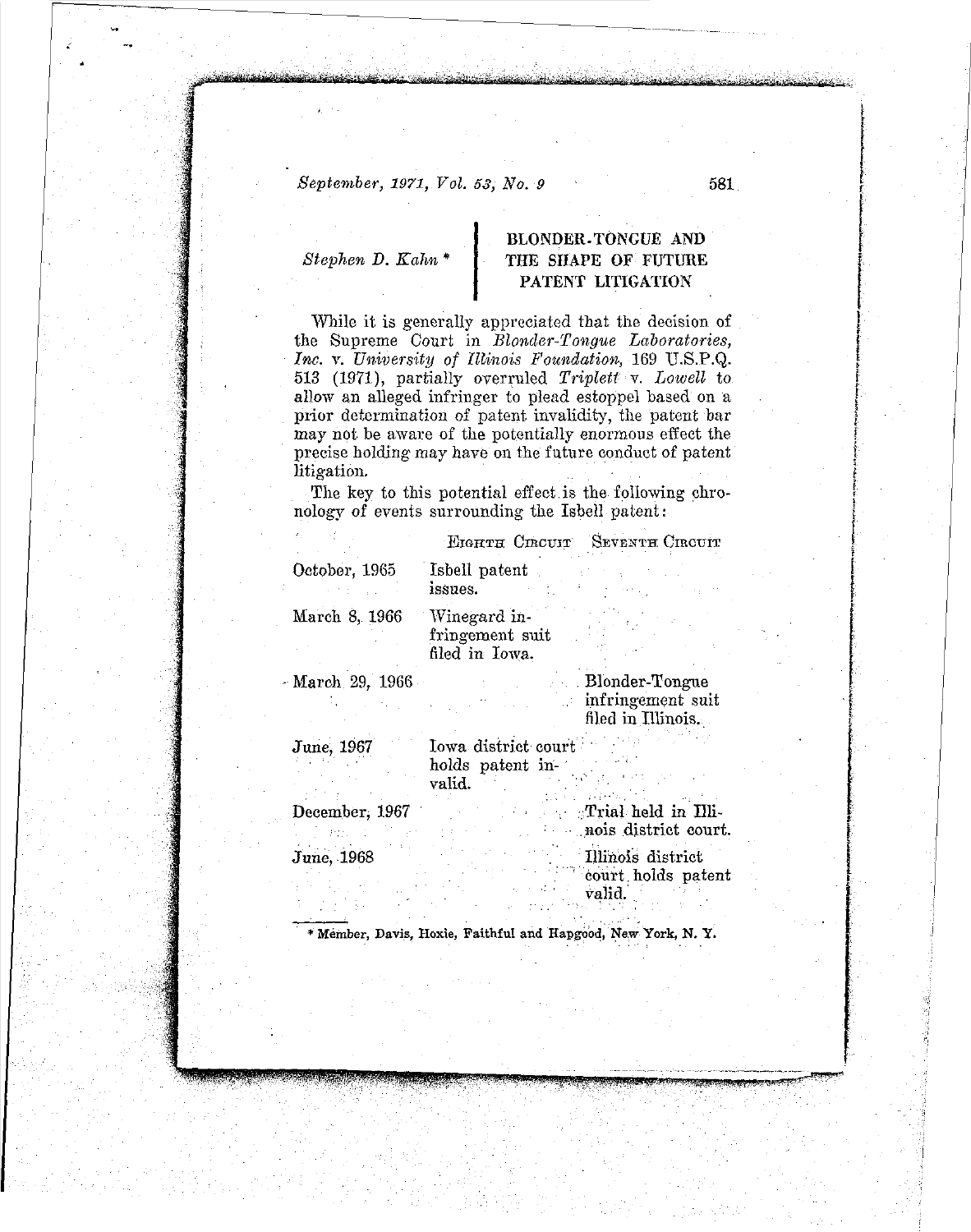### *582 Journal of the Patent Office Society*

,-------------------------~....-

September, 1968 Eighth Circuit affirms Iowa district court holding of invalidity.

March, 1969 Certiorari to Eighth Circuit denied.

February, 1970 Seventh Circuit affirms Illinois district court holding of validity.

The Supreme Court decision vacated the Seventh Circuit's judgment of validity and remanded the case to the Illinois district court judge, ordering him to consider the estoppel plea, which Blonder-Tongue will presumably now submit, based on the Eighth Circuit ruling in the Winegard case. The Supreme Court's opinion, as is more fully discussed in the Appendix hereto, does not specify when the Winegard holding against the patent became pleadable in the Blonder-Tongue litigation. However, estoppel could not possibly have been pleaded by Blonder-Tongue until June, 1967, fifteen months after the Illinois suit was brought and just six months before the Illinois trial, because until June, 1967, there was no determination of invalidity; the Iowa district court had not yet ruled.

Furthermore, as indicated in the Appendix, it appears, though the matter is not free from doubt, that, to be pleadable, the prior determination of invalidity must be a *final* determination, that is, a decision from which no further appeal is or can be taken. If this is the case, an even more severe situation is presented, since the determination in the Winegard case was not "final" until the denial of certiorari in March, 1969, nearly a year after Judge Hoffman issued his opinion in the Illinois district court and well over a year after the trial in that court. In either situation, the waste of effort by the parties and the court is clear.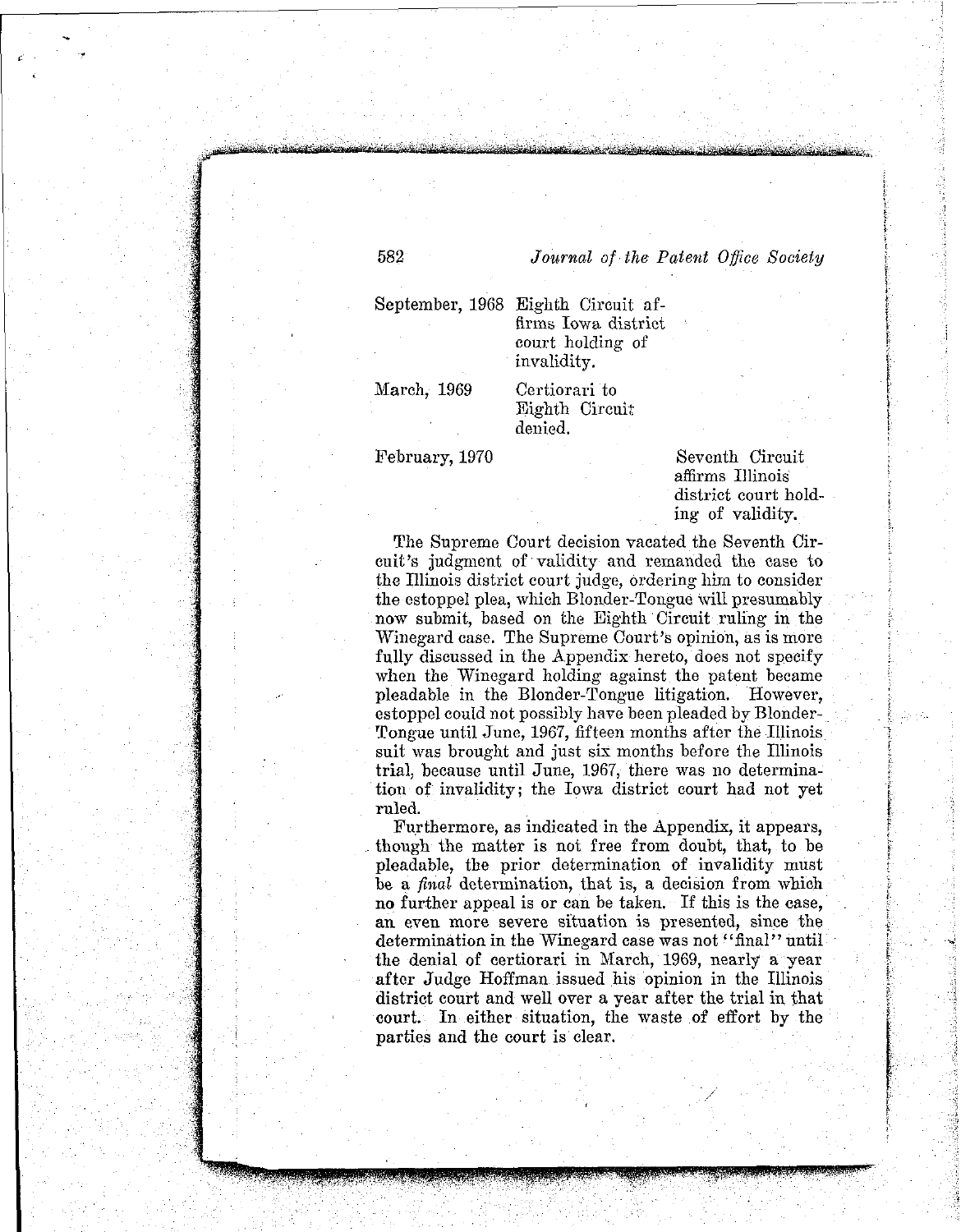#### *September,* 1971, *Yol.* 53, *No.* 9 583

(

.<br>پ

The opinion by Justice White does nothing to clarify these questions. It is tempting to say that the Court did not intend its holding to be applied where the same patent is involved in concurrent legal proceedings; however, this wag precisely the factual pattern before the Court, The tabulated situation is not a concocted one used to test the effect in unlikely but conceivable circumstances of a judicial opinion; the Winegard case in Iowa was filed just four weeks before the Blonder-Tongue case in Illinois. Therefore, the conclusion is inescapable that the holding does apply to infringement cases proceeding concurrently.

Many other questions are left unanswered. For example, if the Iowa district court had found the patent valid but been reversed on the appeal, would the outcome in the Supreme Court have been the same?' If only a final determination (all appeals exhausted) can be pleaded as an estoppel, the answer should be "yes," but if this is so, the Illinois district judge is told to reopen his judgment and, quite likely, discard it based on a holding issued for the first time nearly a year later. On this assumed set of facts, the outcome of the Illinois district court case would be decided (unless estoppel is found inappropriate  $\ell$  contrary to the opinion of the district judge, itself the product of a good deal of judicial time and effort, and on the basis of a decision in another circuit appearing for the first time after the Illinois district court opinion had been rendered.

The reaction of the lower federal courts is, to an extent, foreseeable. The potential waste of judicial and litigants' time and effort in situations of multiple concurrent suits involving the question of the validity of a given ria de la constitución de la constitución de la constitución de la constitución de la constitución de la const<br>Internacional

tir!IfII!

<sup>&</sup>lt;sup>1</sup>It may be suggested that estoppel should be found inappropriate if the second court has already expended its efforts and reached an opposite conclusion, i.e., a conclusion that the patent is valid. How**ever, here again one is met by the inescapable fact that the Court held otherwise in precisely this situation. The Illinois,' district judge had held a trial, studied the evidence and written his opinion; he had** expended all the energy he could in considering the question. **on these facts estoppel was said to be probable.**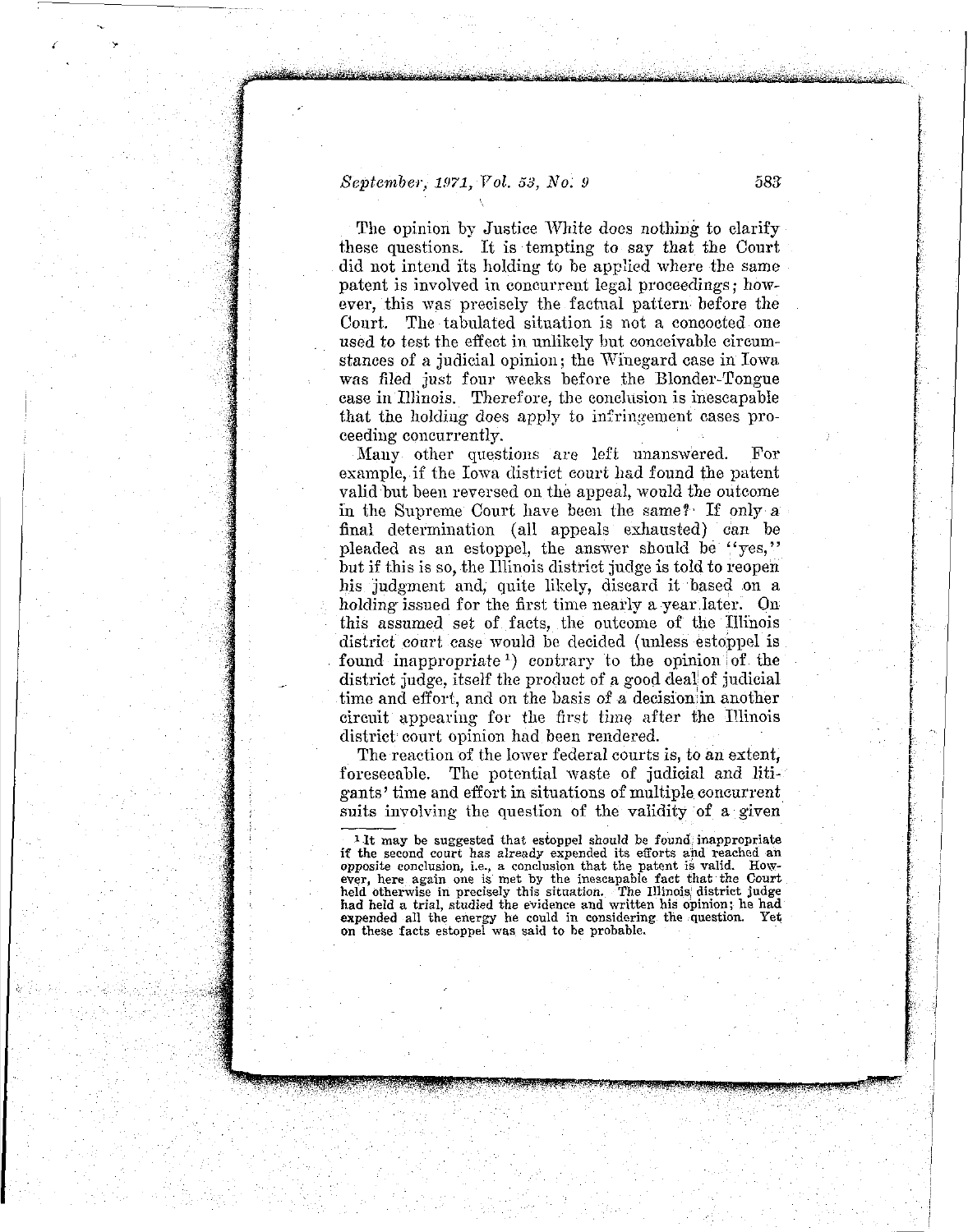patent <sup>2</sup> will make court ordered stays of proceedings attractive. Some uncertainty will exist as to which case (or cases) to stay, since *Blonder-Tongue* suggests that a holding of invalidity is only pleadable when it is final (all appeals exhausted) and, given the number of variables, which of several pending cases will first reach a final judgment is nearly impossible to predict. However, it seems likely that the first case filed will be the one allowed to proceed.

If all but one of several infringement suits are stayed, and if that first suit produces a final judgment in favor of the patent, the patent owner will have suffered a delay of some years in enforcing his patent against the other alleged infringers. A final judgment of validity is not pleadable by the patent owner, and unless some form of interim, conditional protection is accorded him during the pendency of the first action, he will be the foremost loser in the aftermath of *Blonder-Tongue.·*

Patent owners may react, particularly in cases where injunctive relief is desired, by bringing class actions in a favorable forum, prosecuting' all infringers at once in an ali-or-nothing attempt to enforce the patent. Adherence to the past reluctance of patent owners to risk everything in one suit is now ill-advised; after *Blonder-Tongue* they have nothing to lose by suing everyone at once.

In conclusion it may be said that the Court did not perform its role in *Blonder-T'onque* with complete precision. Particularly now, when the efficient use of the

**3 This problem, of course, is** much simpler **where the patent in suit has expired or where no injunctive relief is sought, because interest** can **then be applied to any money damages ultimately recovered to redress the injury caused by delay,**

to,

ri  $\mathbf{r}$ 

!

J

..

<sup>2</sup> While' *Blonder-Tongue* **involved infringement suits, judgments in declaratory judgment actions**.rshould **be accorded equal weight. The same questions the Court suggested asking about an infringement suit to insure that it had provided "a full and fair chancy to litigate" the validity question (169 U.S.P.Q. at 521) would be- appropriate in considering a declaratory judgment action. Incentive: to litigate would be even -more certainly present on both sides in** e'declaretory **judgment action.**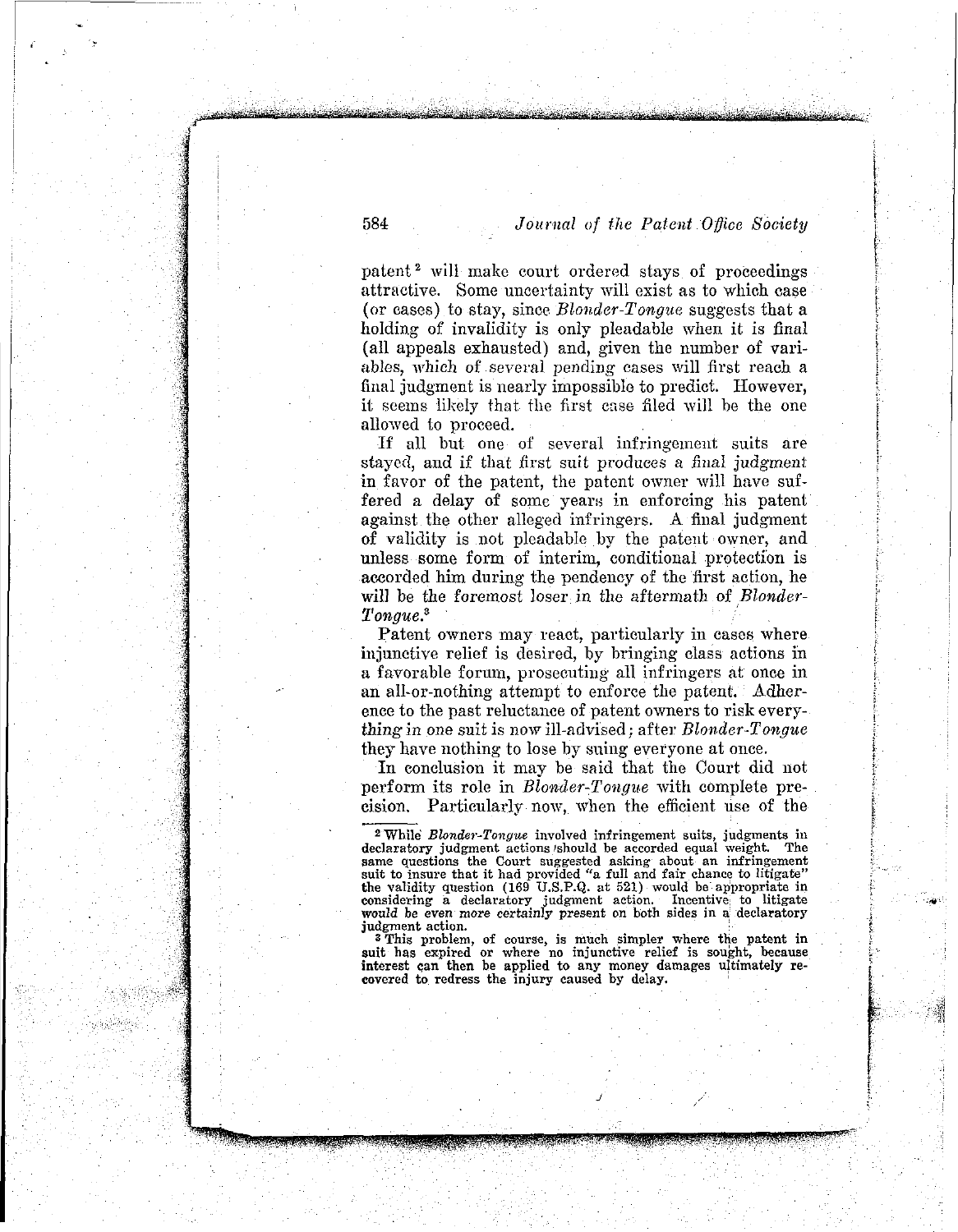#### *September, 1971, Vol. 53, No. 9* 585

courts is a popular topic, the Court should have considered more fully the effect on the lower courts of its decision. That effect may well ultimately be salutary, but more guidance by the Supreme Court would have made that outcome more certain and its realization much sooner.<sup>4</sup>

#### **APPENDIX**

Nowhere in his *Blonder-Tongue* opinion for the Court does Justice White make clear when a decision of invalidity is pleadable as an estoppel. The opinion uses such phrases as "a determination of patent invalidity," "once a Federal Court had declared it to be invalid," "fully litigated," "opportunity for full and fair trail," "finally decided," etc. Arguments can be made both ways based on these fragments. The landmark California Supreme Court opinion of *Bernhard* v, *Bank of America* Not'] *Trust* ill *Savings Assn.,* 122 P. 2d 892 (1942), heavily relied on by Justice White, includes the following test, quoted in the Court's opinion:

Was there a final judgment on the merits?—169 U.S.P.Q. at 517.

The opinion also quotes the following statement from the Report of the recent President's Commission on the Patent System:

**<sup>4</sup> An indication that the problem envisioned in this paper is a real one has already appeared, in** *Monsanto Co.* **v.** *Dawson Chemical Co.,* 170 U.S.P.Q. 199 (5th Cir. 1971). Monsanto, on the day its patent **issued, sued several alleged infringers including Dawson in Texas** and Rohm & Haas in Philadelphia. Twenty months later the Philadel**phia Federal District Court held the patent invalid,** *Monsan·to Co. v, Rohm & Haas Co.*, 312 F. Supp. 778 (E.D. Pa. 1970); nearly two **months after that the Texas Federal District Court found it valid** and infringed, 312 F. Supp. 452 (S.D. Tex. 1970). On appeal, the **Fifth Circuit Court of Appeals reversed the Texas District Court** judgment and remanded the case for further proceeds following the<br>mandate of Blonder-Tongue. The Court of Appeals in so holding **termed the Philadelphia ruling "a final** judgment," id. **at 201, though** when the Texas opinion was issued, the Philadelphia judgment was<br>still appealable. (Monsanto had made a motion for a rehearing in Philadelphia and therefore its time to appeal had not even begun<br>to run. See F.R.C.P. Rule 4(a).) The Texas court nevertheless **will almost certainly have to give effect to the Philadelphia holding) and discard its own decision as of no' effect.**

القارن التي يوم التي تقويم التي تقويم التي تقويم التي تقويم التي تقويم التي تقويم التي تقويم التي تقويم التي ت<br>التي تقويم التي تقويم التي تقويم التي تقويم التي تقويم التي تقويم التي تقويم التي تقويم التي تقويم التي تقويم

for a state of the state of the state of the state of the state of the state of the state of the state of the state of the state of the state of the state of the state of the state of the state of the state of the state o

ir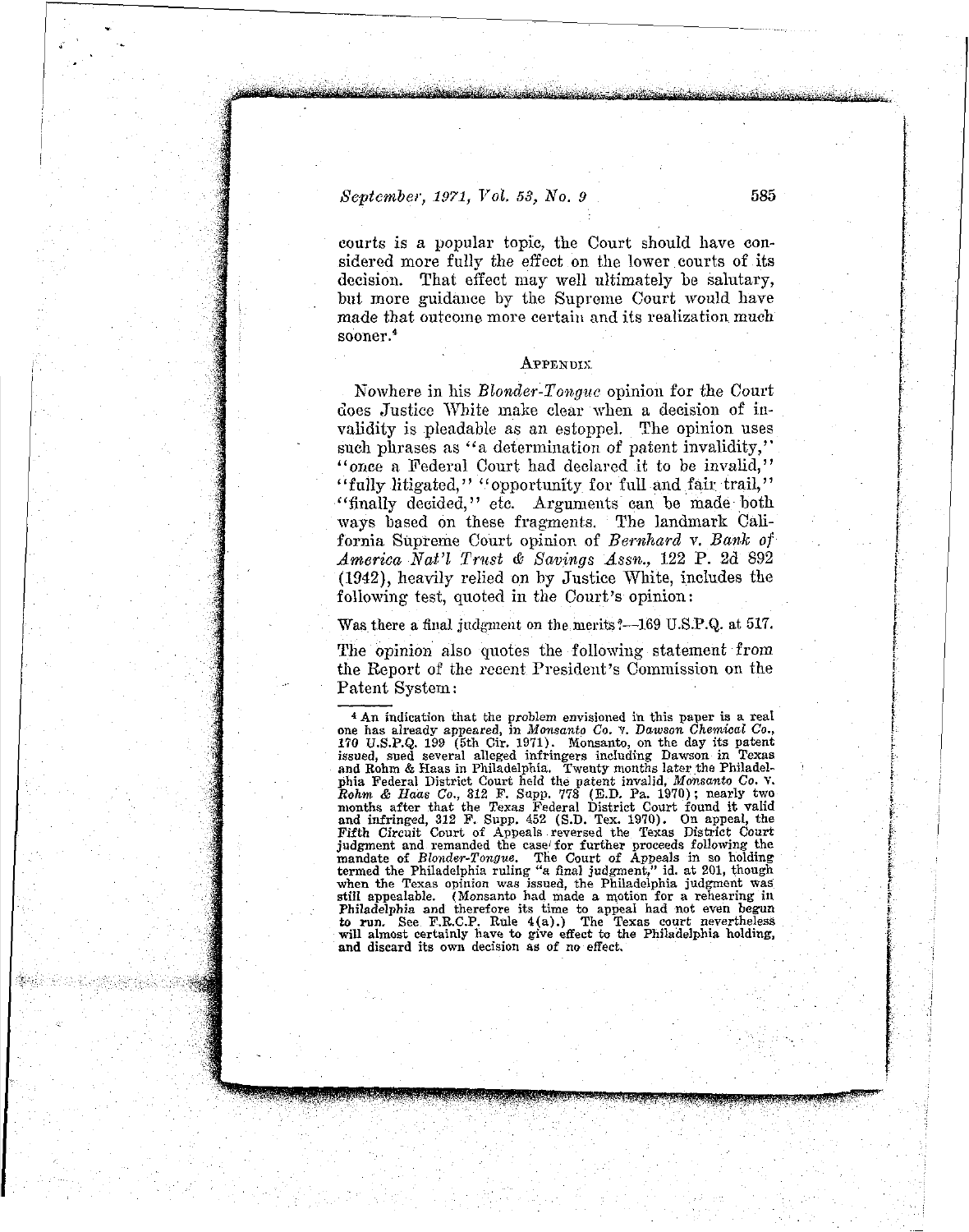#### 586 *.lourno! of the Puieni OtJicc Society*

**a** patentee; **having been afforded the opportunity to exhaust** his remedy of appeal from a holding of invalidity, has had his "day in court" and should not be allowed to harass others on the basis of an invalid claim.—Id. at 523-24.

And the opinion reproduces in footnotes two in rem invalidity bills introduced in Congress in response to tho Report of the President's Commission, both of which use tbe formula

**final adjudication, 1rom** which **<sup>110</sup> appeal** has been **or can be** taken ...-ld. at 524.

Finally, in discussing the inquiries which a second court should make in determining whether or not to give estoppel effect to an earlier judgment, Justice White wrote for the Court that the second court should consider

whether the opinions filed by the District Court *and the rcuicuring court,* **if** *any,* **indicate that the prior case was one of those** *relatively* **rare instances where the courts wholly failed to grasp the technical subject matter and issues in suit.-(Emphasis** added.) ld. at 521.

On balance, the textual hints in Justice White's opinion suggest that the Court is referring to a decision from which no appeal is or can be taken, rather than a bare district court decision presently on appeal. The suggestion, however, is not overwhelming. Uncertainty only increases if resort is had to Title 28 of the United States. Code, for 28 U.S.C.  $\S 1291$ , concerning the jurisdiction of the courts of appeals, defines "final decision" to mean a district court decision terminating a normal proceeding in that court; i.e., a decision ready for appeal.

**International Control**<br>International Control t **International** f **International Communication** 

**International Control** 

**International** f **Industrial** i, I

القامة بنا معتقد مشتها المزرون والقا<br>القامة بنا معتقد مشتها المزرون والقا

i<br>International

I

In address of the **I**  $\sim$ t f international

**In the case of the Unit** f f in a change is

**light of the light** *<i><u>ARTICITY</u>* تقييمت و t in the project of the con-

One strong policy consideration supports the interpretation tbat one may plead in estoppel only a decision from which no further appeal has been or can be taken. If <sup>a</sup> first decision could be pleaded in a second case even while it was being appealed, the anomalous result could occur that the first judgment might be accepted as a bar in the second case, resulting in judgment against the patent, and then that first decision might be reversed on appeal.